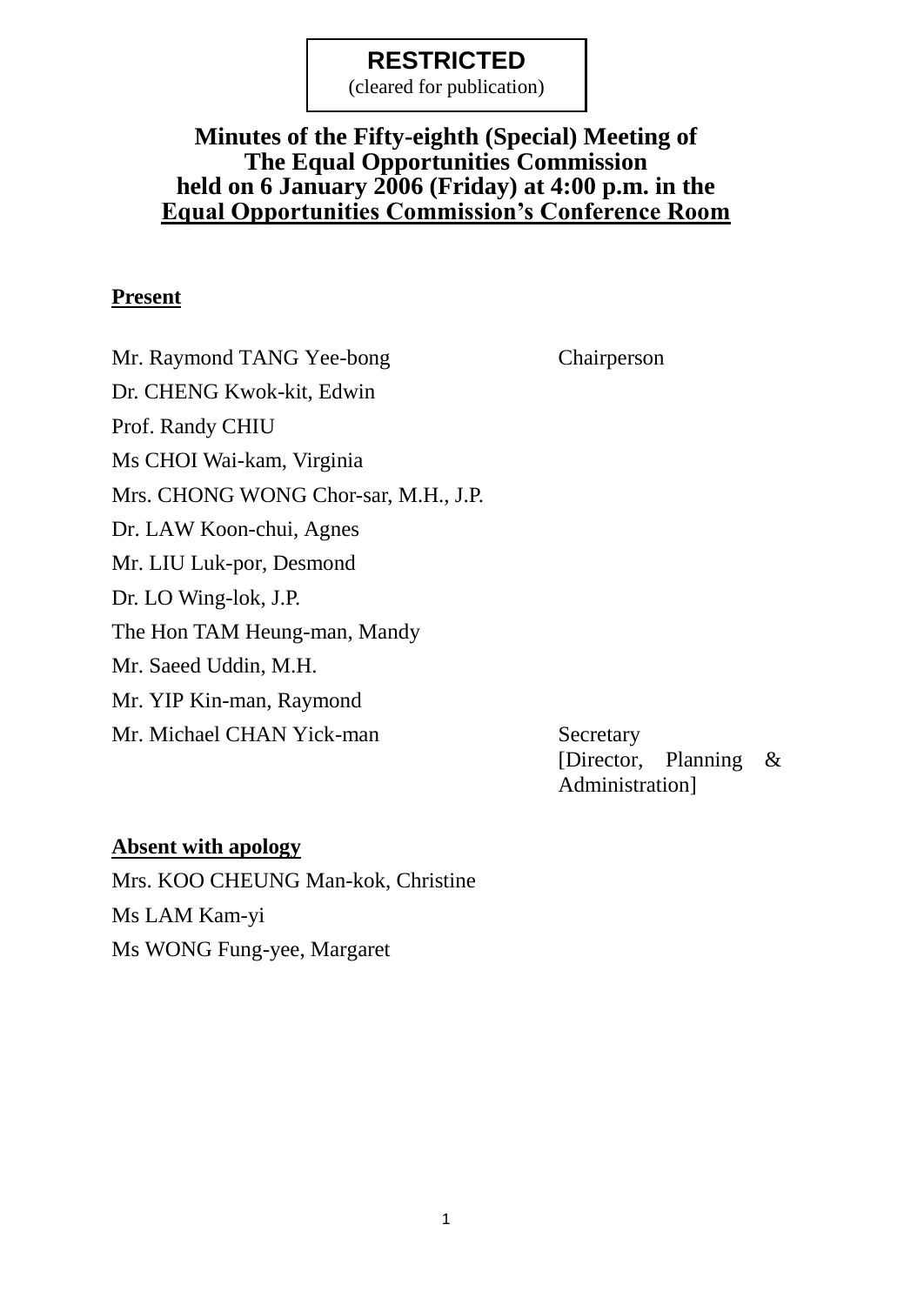(cleared for publication)

### **In attendance**

Ms Betty LIU Head, Corporate

Mr. Ferrick CHU Chung-man Head, Policy & Research Mr. Herman POON Lik-hang Chief Legal Counsel Ms Esther Chan Pui-shan Senior Policy and Research

Ms Loretta TANG Siu-ting Senior Equal Opportunities

Mr. Josiah Chok Kin-ming Director, Operations (Acting) Communications & Training **Officer** Officer (Administration) Ms Fanny Leung Sui-ping Equal Opportunities Officer, (Administration & Personnel)

### **I. Introduction**

1. The Chairperson (C/EOC) welcomed Members to the meeting.

2. Apologies for absence were received from Ms WONG Fung-yee, Margaret, Ms LAM Kam-yi and Mrs. KOO CHEUNG Man-kok, Christine.

### **II. Agenda Item**

### **Proposal by the Home Affairs Bureau (HAB) on separating the posts of the EOC Chairperson and the Chief Executive Officer** (Agenda item no. 1)

3. This special meeting was called to consider a proposal from the HAB to enhance the corporate governance of the EOC. HAB's papers on this subject enclosed to their covering letter dated 30 December 2005 had been provided to EOC Members before the meeting for their reference. It was noted that HAB's proposal would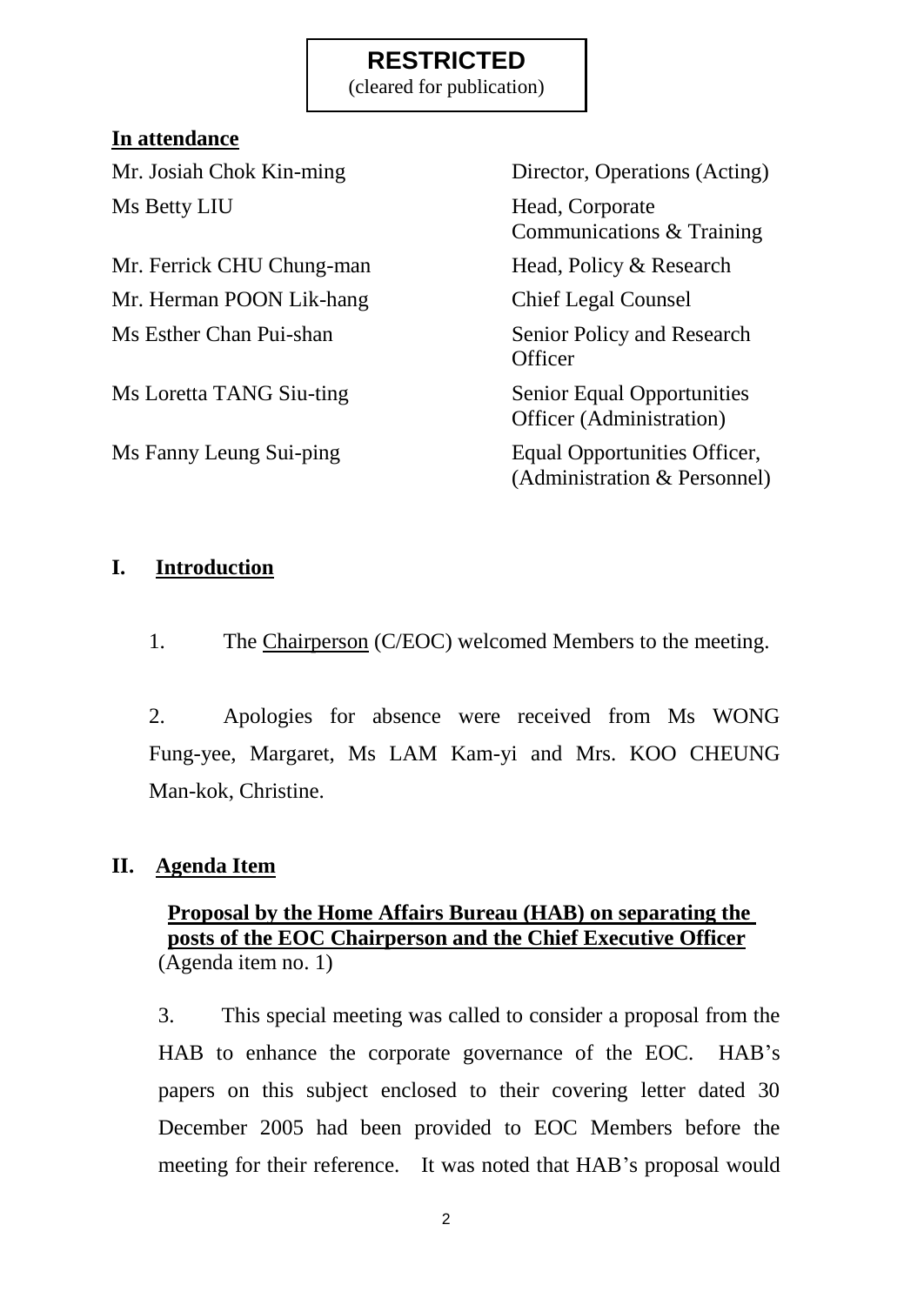(cleared for publication)

be discussed at LegCo's Panel on Home Affairs meeting on 13 January 2006.

4. The meeting noted that HAB had endorsed the recommendations of the Independent Panel of Inquiry on the Incidents Relating to the Equal Opportunities Commission that "the posts of EOC Chairperson and the Chief Executive Officer (CEO) should be separated, and that the post of CEO should be reinstated. It is desirable that the Chairperson be a non-executive position appointed on a part-time basis".

5. HAB considered that a "non-executive Chairman and Chief Executive Officer" model was clearly the norm of good corporate governance and in line with the corporate governance of other non-departmental bodies. HAB further stated that the composition and structure of the EOC was set out in the Sex Discrimination Ordinance (SDO). The ordinance would have to be amended if the composition of the EOC was to be changed.

6. To enhance the corporate governance of the EOC, HAB proposed that the SDO be amended:

- (a) so that the Chairperson of the EOC is no longer an executive Chairman, but a non-executive Chairman;
- (b) so that a non-executive member of the EOC may be appointed to be the deputy Chairman of the EOC;
- (c) so that a non-executive member may be designated to act as Chairman of the EOC in the absence of the Chairman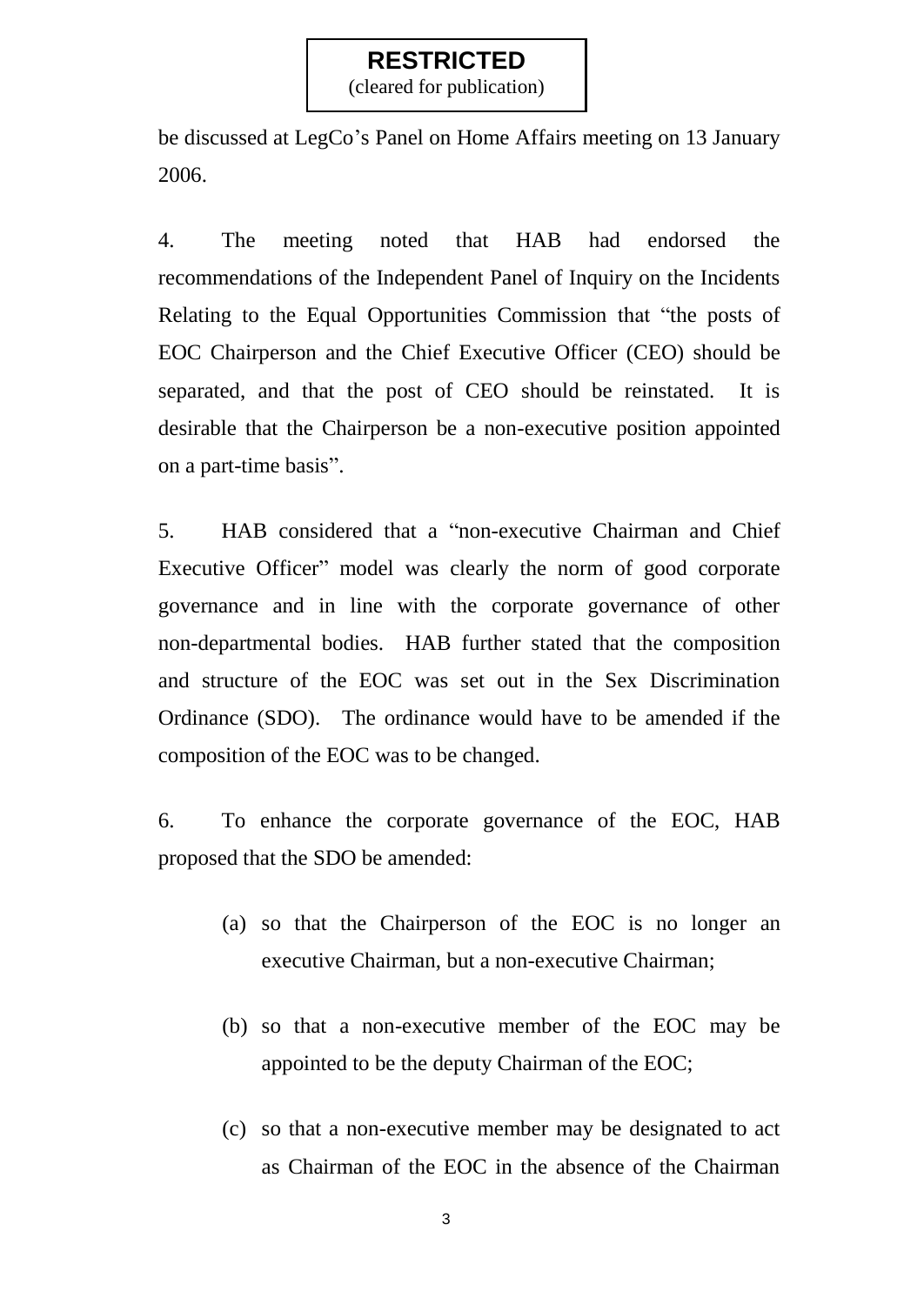(cleared for publication)

and the deputy Chairman;

- (d) to empower the Chief Executive to appoint a chief executive officer of the EOC;
- (e) to make the chief executive officer an executive member of the EOC.

7. Several Members agreed in principle to the proposal in HAB's paper. Other Members agreed to the direction of splitting the Chairperson's post outlined in the paper.

8. Members further commented that splitting the Chairperson's post would be acceptable provided that any such change would achieve the desired strengthening of the governance structure of the EOC and would not adversely affect EOC's importance, stature and ability in administering the anti-discrimination legislation.

9. The meeting further agreed that EOC should reflect to the Government that EOC should be fully consulted on this subject and be provided with details of the proposal to ensure that strengthening of EOC's governance would be achieved. It was noted from HAB's paper that the Government intended to consult the EOC and other relevant bodies (such as the Human Rights Forum and the Women's Commission) before taking the legislation proposal forward.

10. Some Members commented that EOC should request Government for a time-table for introducing the change as it would have great implication on the operation of the EOC as well as the terms of office of the current Chairperson. EOC would also need to manage

4